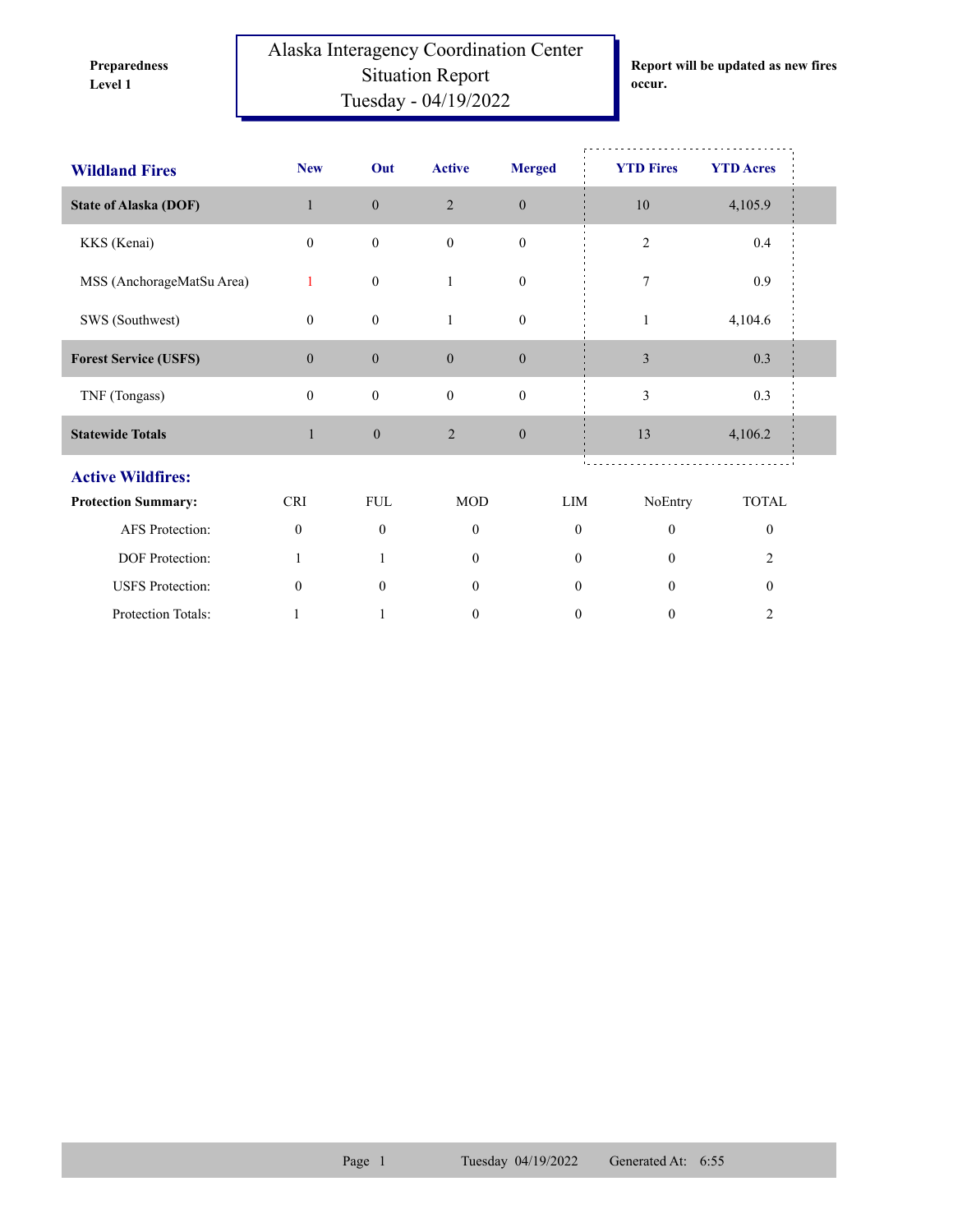## **Active Fires Status Summary**

|                         | Staffed           |                     | Unstaffed         |                     |  |  |
|-------------------------|-------------------|---------------------|-------------------|---------------------|--|--|
|                         | Contained $(S/C)$ | Uncontained $(S/U)$ | Contained $(U/C)$ | Uncontained $(U/U)$ |  |  |
| AFS Protection:         |                   |                     |                   |                     |  |  |
| <b>DOF</b> Protection:  |                   |                     |                   |                     |  |  |
| <b>USFS</b> Protection: |                   |                     |                   |                     |  |  |
| Status Totals:          |                   |                     |                   |                     |  |  |

| <b>Active Fires Acreage Summary</b> |                             |                |  |  |  |  |  |
|-------------------------------------|-----------------------------|----------------|--|--|--|--|--|
|                                     | Acres                       | Acreage Change |  |  |  |  |  |
| New                                 | 0.2                         |                |  |  |  |  |  |
| Monitor                             | 4,104.6                     | 2,092.9        |  |  |  |  |  |
| 4 Prescribed                        | 16.1                        |                |  |  |  |  |  |
| 6 Fires                             | <b>Total Acres: 4,120.9</b> |                |  |  |  |  |  |

## **Prescribed Fires**

|                                 | <b>YTD</b> Fires | <b>YTD</b> Acres | <b>New</b> | Active | Out Yesterday |
|---------------------------------|------------------|------------------|------------|--------|---------------|
| Military                        |                  | 0.1              |            |        |               |
| National Park Service           |                  | 0.1              |            |        |               |
| State of Alaska                 |                  | 0.1              |            |        |               |
| U.S. Forest Service             |                  | 14.0             |            |        |               |
| <b>Fuels Management Totals:</b> |                  | 16.1             |            | Δ      |               |

## **Cause Summary For All Fires (Includes Merged Fires But Not Prescribed Fires)**

|        | Human: 11         |               | 1.5 Acres |
|--------|-------------------|---------------|-----------|
|        | Undetermined: $2$ | 4,104.7 Acres |           |
| Total: | 13                | 4,106.2 Acres |           |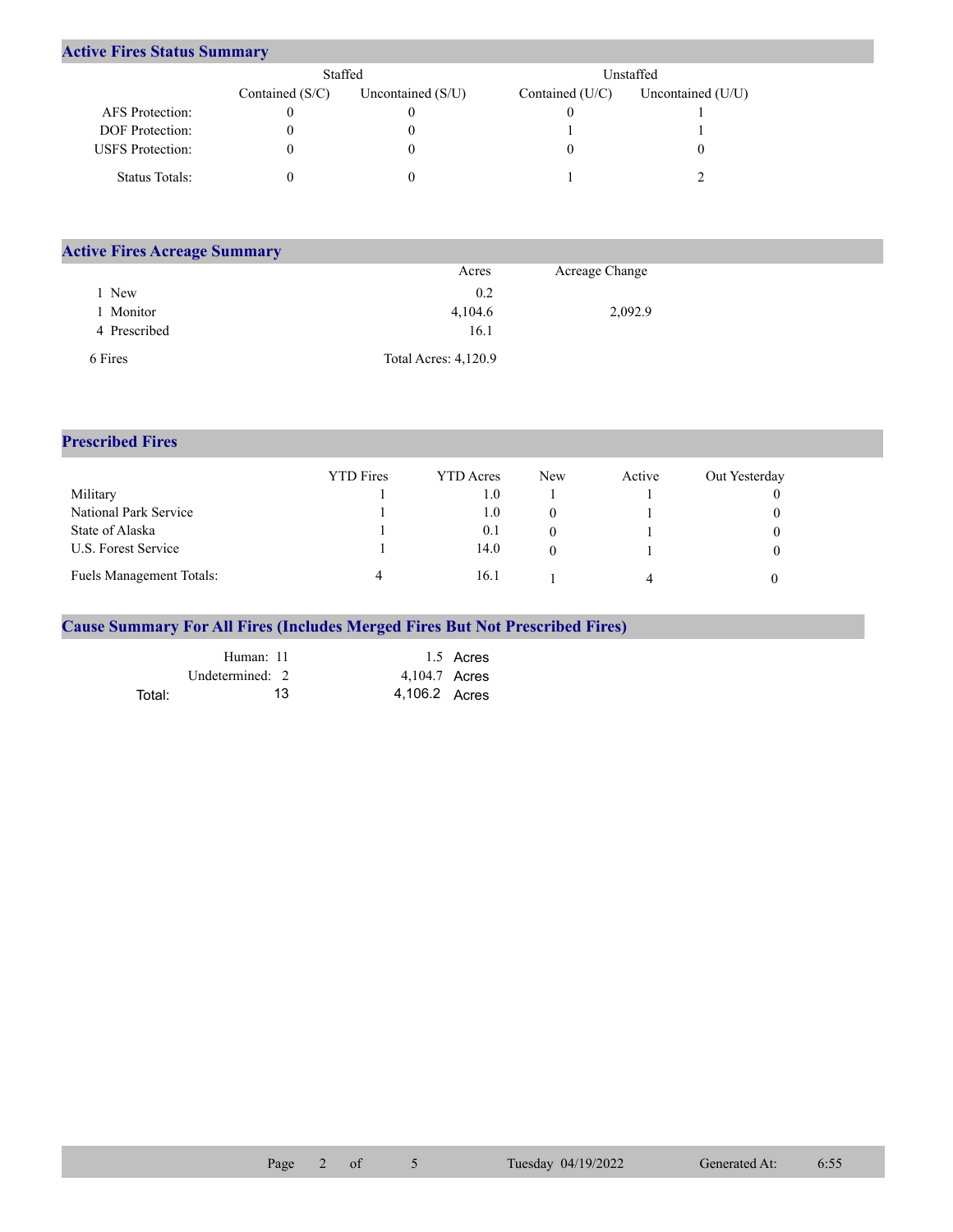| <b>New</b>               | Count: 1          | Acres: $0.2$  |                      |                          |                  |  |
|--------------------------|-------------------|---------------|----------------------|--------------------------|------------------|--|
| Daily Report From: 04/18 |                   |               |                      | $0.2$ Acreage On $04/18$ |                  |  |
|                          | Lat: 61 35.7317   | Status: $U/C$ | Acres: $0.2$         |                          | Option: Critical |  |
| 201014                   | Lon: $14906.4733$ |               | Start Date: 04/18    | Area: MSS                |                  |  |
|                          | Owner: Private    | Unit:         | <b>AKPRI-Private</b> |                          |                  |  |
| 014                      | Name: Rempel      |               |                      |                          | Cause: Human     |  |

The fire was reported by Matcom as a outside fire. One Forestry engine and Prevention responded and found a creeping grass fire. The fire was contained, controlled.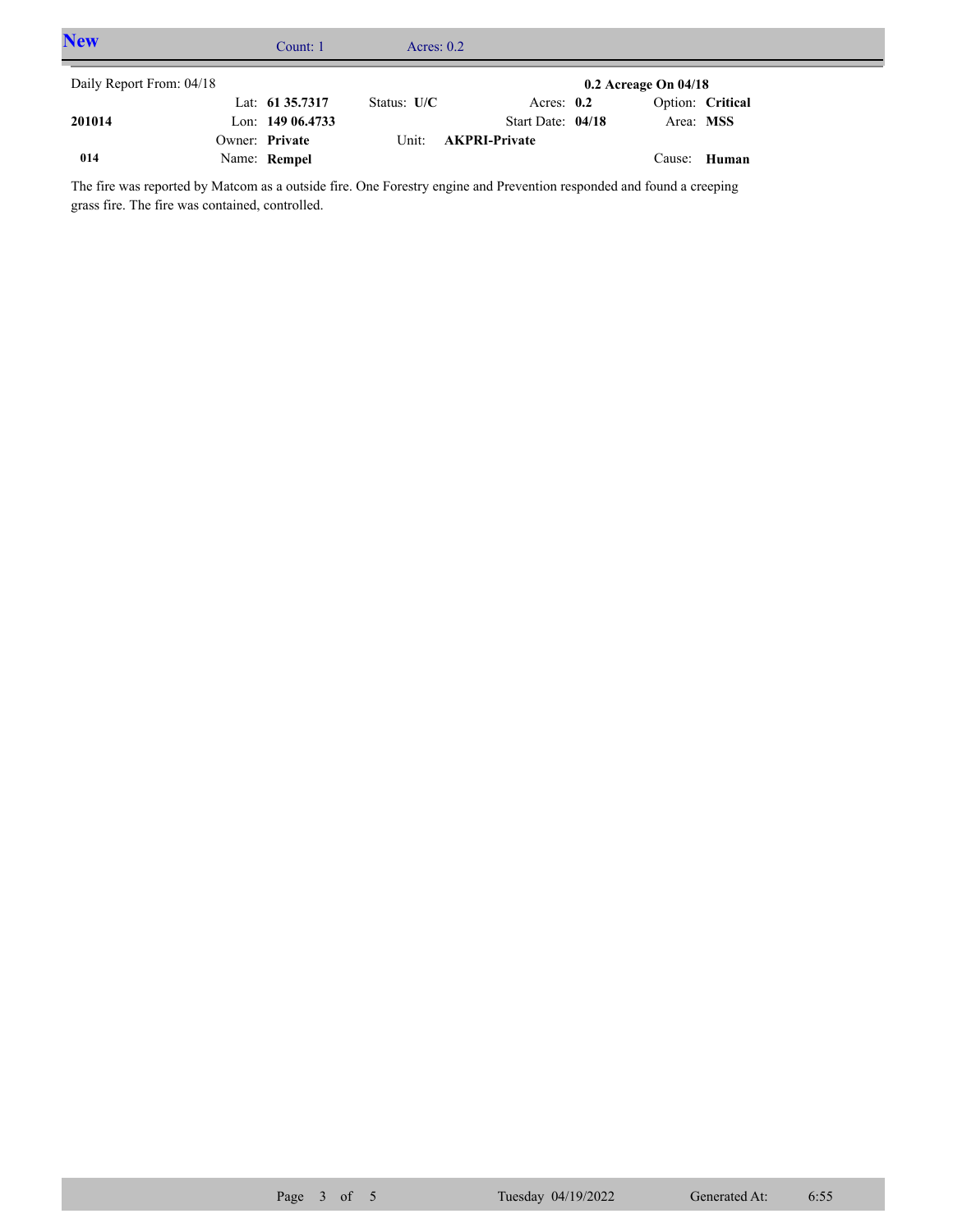| <b>Monitor</b> | Count: 1 | Acres: 4,104.6 | Acreage Change: 2,092.9 |  |
|----------------|----------|----------------|-------------------------|--|
|----------------|----------|----------------|-------------------------|--|

**These fires are currently in monitor status. Monitoring schedules are based on defined timeframes, but are dependent on available resources, and weather conditions. When monitoring occurs, information will be updated.**

| Daily Report From: 04/18 |                     |             |                                            |                |              | 2,092.9 Acreage Change Since 04/17 |
|--------------------------|---------------------|-------------|--------------------------------------------|----------------|--------------|------------------------------------|
| PKS1                     | Lat: $60\,32.1500$  | Status: U/U |                                            | Acres: 4,104.6 | Option: Full |                                    |
| 204012                   | Lon: $160\,54.7500$ |             | Start Date: $04/16$                        |                | Area: SWS    |                                    |
| <b>PNPKS1</b>            | Owner: USFWS        | Unit:       | AKYDR-Yukon Delta National Wildlife Refuge |                |              |                                    |
| 012                      | Name: Kwethluk      |             |                                            |                | Cause:       | Undetermined                       |

The fire has been stopped on the east flank by Akulikutak River. The west flank of the fire is burning in receptive light fuels between creeks and other natural barriers. The fire will likely hold on natural barriers at the base of Three Step Mountain. The fire will continue to burn in light fuels on the southwest perimeter where continuous receptive fuels allow. Updated acreage.